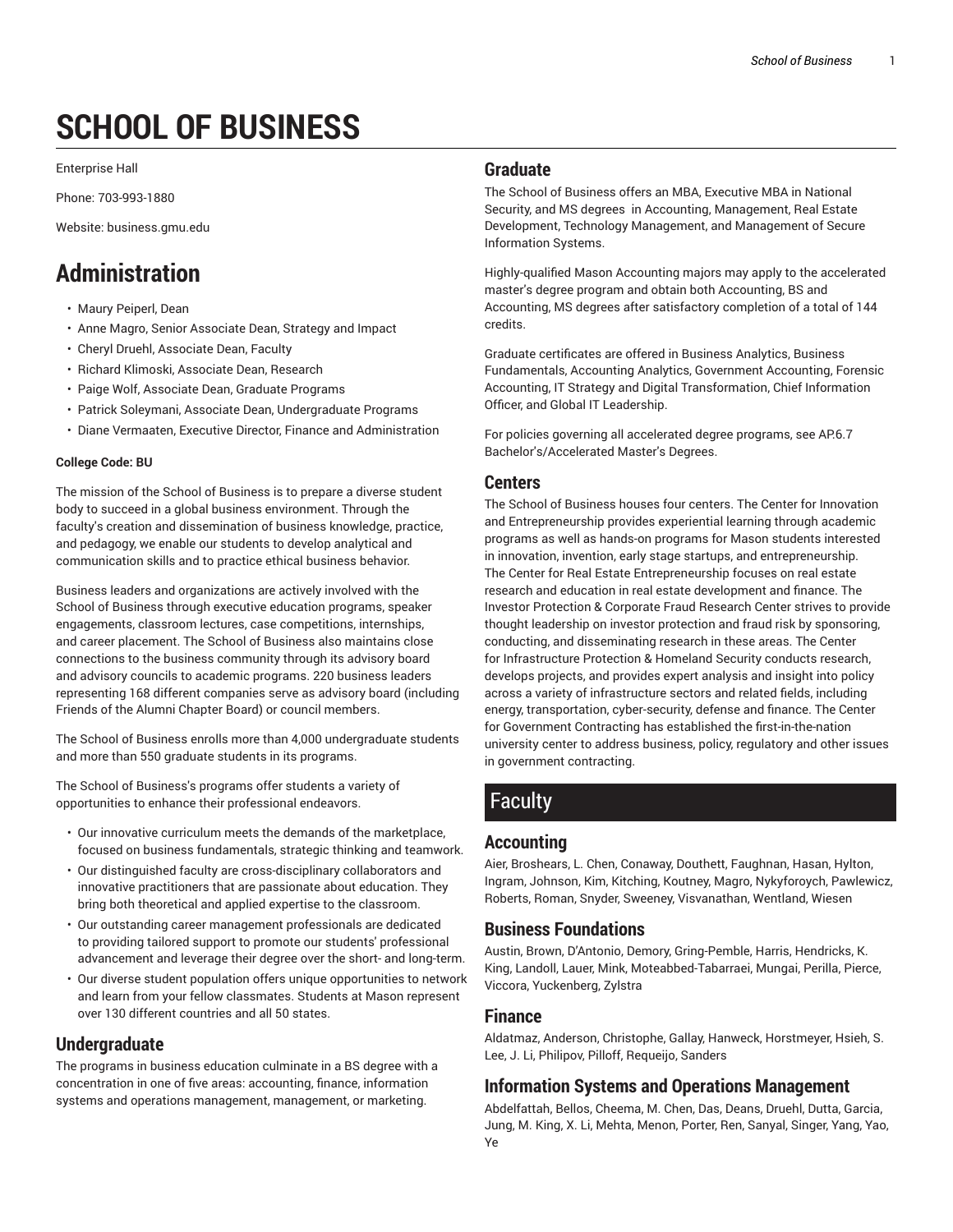#### **Management**

Cronin, de Janasz, Grady, Joshi, Klimoski, Langfred, C. Lee, H. Lee, Mainkar, Miller, O'Neil, Parker, Peiperl, Rockmann, Rosenbusch, Theeke, Wittman, Wolfe, Yasai

## **Marketing**

Cheng, Harvey, Hoppner, Joiner, Josephson, Kulick, Meamber, Mishra, Tretola, Vadakkepatt

## Requirements & Policies

## **Policies Academic Policies**

Students should become familiar with the university's general academic policies in addition to those specific to each academic unit.

## **E-mail**

George Mason University uses only Mason e-mail accounts to communicate with enrolled students. Students should activate their Mason e-mail, use it to communicate with their school/department/ program and other administrative units, and check it regularly for important information.

## **Study Elsewhere Policy**

A student who has matriculated at Mason may transfer a limited number of hours (9 for undergraduates, 6 for graduates) of coursework in School of Business disciplines from another institution (not including registration through the Consortium of Universities of the Washington Metropolitan Area or coursework completed through the Center for Global Education). Students are permitted to take courses elsewhere under unusual circumstances—these circumstances do not include scheduling or commuting convenience, or financial (lower cost) reasons.

Special instructions for School of Business students: courses that are attempted at a two-year institution may not be used to fulfill upper-level requirements. Any course that a student wished to transfer to fulfill major or graduate-level course requirements in the School of Business must be attempted at an institution accredited by the Association to Advance Collegiate Schools of Business (AACSB).

For additional information, see AP.1.4.2 Permission to Study Elsewhere.

## **Undergraduate Internship Policy**

The School of Business recognizes the importance of experiential education in both learning to apply theory to practice and positioning students for success in their careers. Because the School of Business is committed to supporting students' professional success, the School requires that all student internships for credit be registered with the School of Business as one of the following: ACCT 492, BUS 492, FNAN 492 (https://catalog.gmu.edu/search/?scontext=courses&search=FNAN +492) , MGMT 492 (https://catalog.gmu.edu/search/? scontext=courses&search=MGMT+492), MIS 492 (https:// catalog.gmu.edu/search/?scontext=courses&search=MIS+492), MKTG 492 (https://catalog.gmu.edu/search/?scontext=courses&search=MKTG +492), OSCM 492 or OM 492 (https://catalog.gmu.edu/search/? scontext=courses&search=OM+492). Students may enroll in a maximum of 6 credits for these courses. For students in catalog years Fall 2016 and beyond, one internship course may apply to the major, and a second internship course would apply as elective credit. For students in catalog

years prior to Fall 2016, a maximum of 6 credits of internship may apply to general electives.

## **Termination from the Major**

A grade of C or higher is required in each of the School of Business listed core courses. Students will not be permitted to make more than three attempts to achieve a C or higher in the following School of Business core courses: ACCT 303 Accounting for Decision Making or ACCT 330 Financial Accounting I, BULE 303 Legal Environment of Business, BUS 303 Develop Professional Skills II: Advanced Elements, FNAN 303 Financial Management, MGMT 303 Principles of Management, MIS 303 Introduction to Business Information Systems (Mason Core), MKTG 303 Principles of Marketing OM 303 Operations Management and OSCM 303 Operations Management. Once a student has attempted a School of Business Core or Accounting major course twice unsuccessfully, they must meet with an academic advisor in order to receive an override to register for the third attempt. Those who do not successfully complete these core courses within three attempts will be terminated from their major and will not be eligible to receive a degree from the School of Business. Students terminated from the School of Business are prohibited from enrolling in any School of Business course. Students terminated from the School of Business are permitted to declare the business minor only, and are not able to declare any other School of Business minors. Student are limited to three attempts at ACCT 330. Any student who is unable to achieve a C or higher in ACCT 330 on the third attempt will not be able to pursue a Major in Accounting or Finance. For more information about this, see AP.5.2.4 Termination from the Major.

## **University Consortium**

Students should review university policies regarding the University Consortium under Special Registration Procedures in the Academic Policies section of this catalog. Students who have attempted or failed a course at Mason are not permitted to take the equivalent course through the consortium under any circumstance. All consortium registration requests must be submitted to the dean's office at least 3 weeks prior to the first day of classes for the relevant semester at Mason.

Any consortium course that a student wishes to register for to fulfill major or graduate-level course requirements in the School of Business must be attempted at an institution accredited by the Association to Advance Collegiate Schools of Business (AACSB).

## **Non-Business School Student Credit Limitation**

Enrolled undergraduate students who are not declared in a School of Business major are limited to 9 credits of upper-level business coursework within the School of Business. This policy applies to any student who is declared in another major or program at Mason. This policy does not apply to students who have declared a School of Business minor and are earning required credit toward that minor.

## **Undergraduate Course Overload Policy**

The School of Business recommends that undergraduate students attempt no more than 18 credits in an academic semester and no more than 14 credits in a summer term. Students wishing to attempt more than 18 credits must submit a Permission to Overload form to their academic advisor.

To be eligible for a course overload, a student must fulfill all of the following criteria: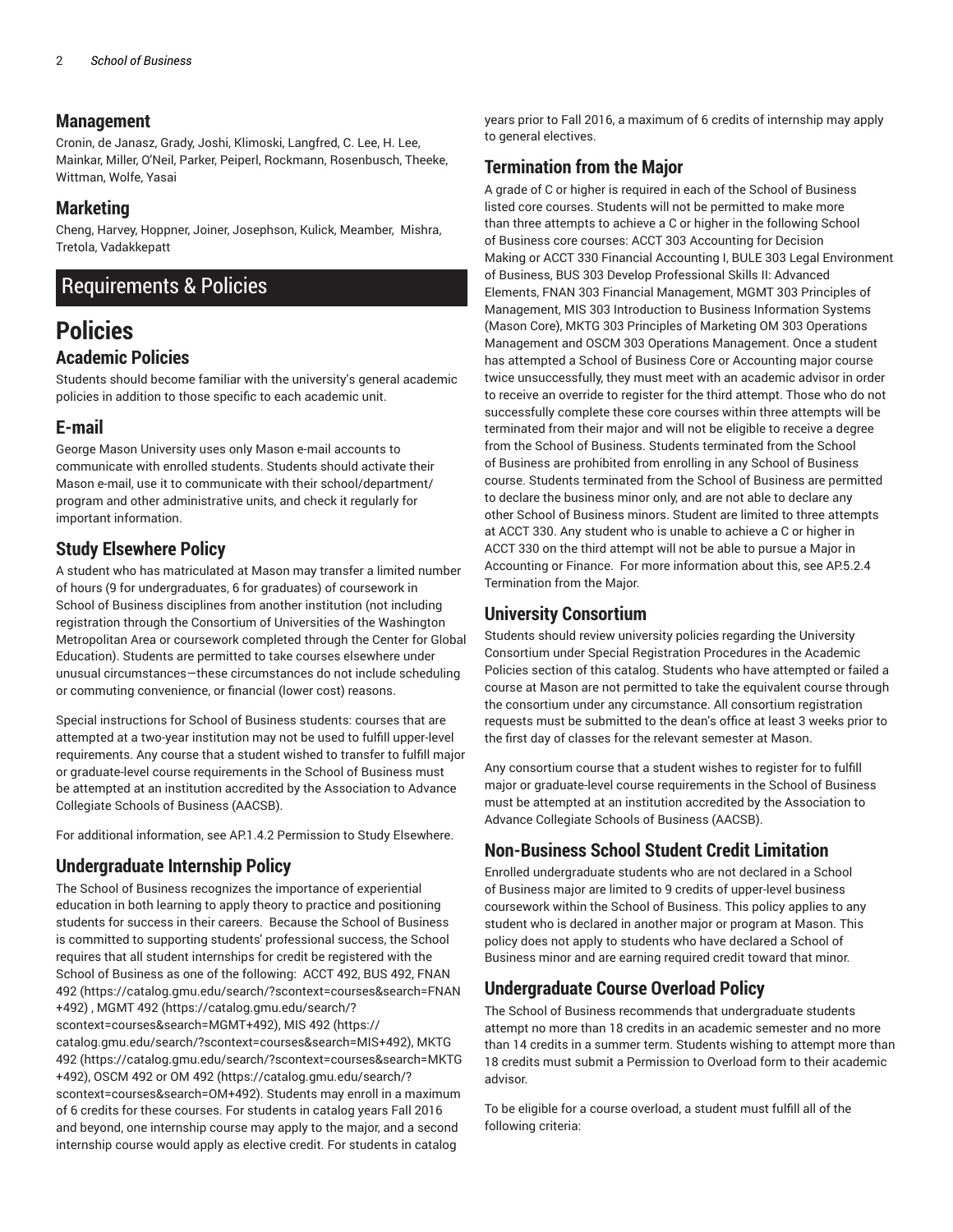- At least a 3.0 cumulative GPA at Mason
- Have completed all courses successfully in his/her previous semester with no Fs or incompletes (IN)
- Complete the Permission to Overload form and obtain an academic advisor's signature

Freshmen and transfer students in their first semesters are not given permission for overloads as they have yet to establish an academic record at George Mason University.

If approved for an overload, the student is responsible for adding the additional class(es) and paying for the related tuition by the official university deadlines.

## **Transfer Credit Expiration Policy**

Transfer credit is not awarded for any business (management, marketing, finance, accounting, management information systems, operations management, foundations, core, or any other School of Business course), courses completed more than ten years prior to Mason enrollment. This includes any older courses completed at RBC or the VCCS.

## **Appeals Process**

The School of Business strives to maintain policies and procedures that are consistent with those of the University, as well as in the best interest of our students. If you have any questions concerning a particular policy or procedure, contact the Office of Student Success & Academic Services, Room 008 of Enterprise Hall (703-993-1880) or visit the website (http:// business.gmu.edu).

## **Courses Excluded from any School of Business BS Degree**

Transfer credit is not awarded for any School of Business courses completed more than ten years prior to Mason enrollment.

| Code            | Title                                                                       | <b>Credits</b> |
|-----------------|-----------------------------------------------------------------------------|----------------|
| <b>SWE 401</b>  | Internship Reflection                                                       | 1              |
| <b>MUSI 394</b> | Ethnomusicology Internship                                                  | $1 - 4$        |
| <b>COMM 450</b> | Internship in Communication                                                 | 3              |
| <b>FAVS 450</b> | Internship in Film and Video Studies                                        | 3              |
| <b>GOVT 480</b> | Internship                                                                  | 3              |
| <b>MUSI 496</b> | Internship                                                                  | $2 - 6$        |
| <b>CONF 370</b> | Internship Field Experience                                                 | $1-9$          |
| <b>PHIL 306</b> | Philosophy Internship                                                       | 3              |
| <b>RELI 426</b> | Religious Studies Internship                                                | 3              |
| <b>ARTH 393</b> | Art History Internships                                                     | $3-6$          |
| <b>GCH 498</b>  | Global and Community Health Internship                                      | 3,6            |
| <b>GAME 491</b> | Internship                                                                  | $3 - 4$        |
| <b>HAP 498</b>  | Health Administration Internship (Mason<br>Core)                            | 4              |
| <b>HDFS 499</b> | Advanced Internship and Analysis in<br>Human Development and Family Science | 3              |
| <b>EVPP 494</b> | Internship                                                                  | $1-3$          |
| <b>ENGH 459</b> | Internship                                                                  | $1-3$          |
| <b>MUSI 395</b> | Teaching Internship                                                         | $1 - 4$        |
| <b>INTS 390</b> | International Internship                                                    | $1-6$          |
| <b>INTS 490</b> | Internship                                                                  | $1-6$          |
| <b>ECON 498</b> | Internship                                                                  | $3-6$          |

| <b>ASTR 409</b> | Astronomy Internship                                                   | 3        |
|-----------------|------------------------------------------------------------------------|----------|
| <b>SPMT 490</b> | Internship (Mason Core)                                                | 12       |
| <b>TOUR 490</b> | Hospitality, Tourism, and Events<br>Management Internship (Mason Core) | 12       |
| <b>CLIM 409</b> | Research Internship                                                    | 3        |
| <b>CHIN 490</b> | Internship in Chinese Studies                                          | $1-9$    |
| <b>CONS 498</b> | Internship                                                             | $1-3$    |
| <b>THR 455</b>  | <b>Theater Education Internship</b>                                    | $6 - 12$ |
| AFAM 490        | Internship                                                             | $2 - 6$  |
| <b>KINE 490</b> | Kinesiology Internship III (Mason Core)                                | 12       |
| <b>AMGT 489</b> | Internship in Arts Management                                          | $1 - 4$  |
| <b>HDFS 498</b> | Internship and Analysis in Human<br>Development and Family Science     | 3        |
| <b>ANTH 495</b> | Internship                                                             | $1 - 6$  |
| <b>PRLS 490</b> | <b>Recreation Management Internship</b><br>(Mason Core)                | 12       |
| <b>GGS 480</b>  | <b>GGS Internship</b>                                                  | $1 - 3$  |
| <b>SPAN 490</b> | Internship in Spanish                                                  | 1-6      |
| <b>AVT 489</b>  | Internship in Art and Visual Technology                                | 1-6      |
| <b>USST 490</b> | Internship                                                             | 3        |
| <b>WMST 400</b> | Internship in Women and Gender Studies                                 | $1-3$    |
| CDS 491         | Internship                                                             | $1-3$    |
| <b>HHS 480</b>  | Research Internship in Health and Human<br>Services                    | 3        |
| <b>CRIM 480</b> | Internship                                                             | $6 - 12$ |
| <b>HIST 399</b> | Internship                                                             | $1-9$    |
| <b>RHBS 490</b> | RS: Clinical Research Internship                                       | 3        |
| <b>KINE 341</b> | Kinesiology Internship I                                               | 3        |
| <b>MUSI 495</b> | Internship in Music Education (Mason<br>Core)                          | $6 - 12$ |
| <b>KINE 441</b> | Kinesiology Internship II                                              | 3        |
| <b>PHYS 409</b> | Physics Internship                                                     | 3        |
| <b>HHS 492</b>  | RS: Internship in Clinical Research                                    | 3        |
| SOCI 416        | Internship in Sociology I                                              | $3-6$    |
| <b>FRLN 490</b> | Internship in Foreign Language Studies                                 | 1-6      |
| <b>ENGR 395</b> | Engineering Internship                                                 | 3        |
| <b>GEOL 480</b> | Internship                                                             | $1-3$    |
| <b>AVT 453</b>  | <b>Professional Practices</b>                                          | 3        |
| <b>CVPA 489</b> | Field Experience in the Arts                                           | 3-6      |
| <b>GLOA 495</b> | <b>Global Experiential Learning</b>                                    | $1-18$   |
| <b>KINE 330</b> | Seminar in Kinesiology                                                 | 3        |
| <b>ECED 490</b> | Internship in Early Childhood Education                                | $3-6$    |
| <b>FRSC 406</b> | Forensic Internship                                                    | 3        |

## Programs

- Accounting Analytics Graduate Certificate (pending SCHEV approval)
- Accounting Undergraduate Certificate
- Accounting, BS
- Accounting, MS
- Business Administration, MBA
- Business Analytics Graduate Certificate
- Business Analytics Minor